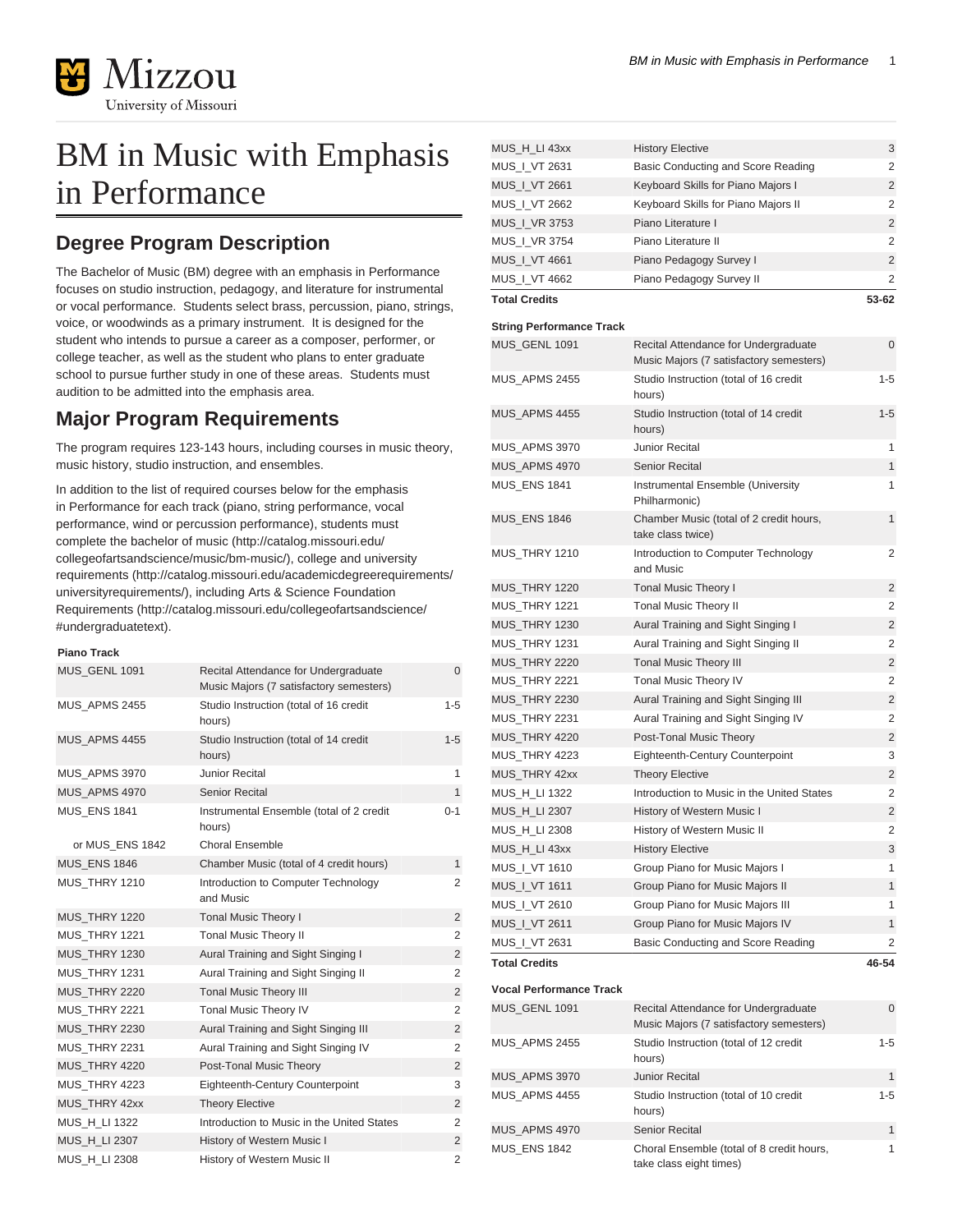

MUS\_ENS 1865 Opera Workshop (total of 2 credit hours, take class twice) 1 MUS\_THRY 1210 Introduction to Computer Technology and Music 2 MUS\_THRY 1220 Tonal Music Theory I 2 MUS\_THRY 1221 Tonal Music Theory II 2 MUS\_THRY 1230 Aural Training and Sight Singing I 2 MUS\_THRY 1231 Aural Training and Sight Singing II 2 MUS\_THRY 2220 Tonal Music Theory III 2 MUS\_THRY 2221 Tonal Music Theory IV 2 MUS\_THRY 2230 Aural Training and Sight Singing III 2 MUS\_THRY 2231 Aural Training and Sight Singing IV 2 MUS\_THRY 4220 Post-Tonal Music Theory 2 MUS\_THRY 4223 Eighteenth-Century Counterpoint 3 MUS\_THRY 42xx Theory Elective 2 MUS\_H\_LI 1322 Introduction to Music in the United States 2 MUS\_H\_LI 2307 History of Western Music I 2 MUS\_H\_LI 2308 History of Western Music II 2 MUS\_H\_LI 43xx History Elective 3 MUS\_I\_VT 1610 Group Piano for Music Majors I 1 MUS\_I\_VT 1611 Group Piano for Music Majors II 1 MUS\_I\_VT 2610 Group Piano for Music Majors III 1 MUS\_I\_VT 2611 Group Piano for Music Majors IV 1 MUS\_I\_VT 2631 Basic Conducting and Score Reading 2 MUS\_I\_VT 3670 Diction in Singing: Italian 1 MUS\_I\_VT 3671 Diction in Singing: German 1 MUS\_I\_VT 3672 Diction in Singing: French MUS\_I\_VR 4767 Vocal Literature I 2 MUS\_I\_VR 4768 Vocal Literature II 2

#### **Total Credits 53-61**

#### **Wind or Percussion Performance Track**

| MUS GENL 1091        | Recital Attendance for Undergraduate<br>Music Majors (7 satisfactory semesters) | $\overline{0}$ |
|----------------------|---------------------------------------------------------------------------------|----------------|
| MUS APMS 2455        | Studio Instruction (total of 16 credit<br>hours)                                | $1 - 5$        |
| MUS_APMS 3970        | <b>Junior Recital</b>                                                           | $\mathbf{1}$   |
| MUS APMS 4455        | Studio Instruction (total of 14 credit<br>hours)                                | $1 - 5$        |
| MUS_APMS 4970        | <b>Senior Recital</b>                                                           | 1              |
| <b>MUS ENS 1841</b>  | Instrumental Ensemble (total of 8 credit<br>hours)                              | $0 - 1$        |
| <b>MUS_ENS 1846</b>  | Chamber Music (1+1)                                                             | $\mathbf{1}$   |
| <b>MUS THRY 1210</b> | Introduction to Computer Technology<br>and Music                                | $\overline{2}$ |
| MUS THRY 1220        | <b>Tonal Music Theory I</b>                                                     | $\overline{2}$ |
| MUS THRY 1221        | <b>Tonal Music Theory II</b>                                                    | $\overline{2}$ |
| MUS THRY 1230        | Aural Training and Sight Singing I                                              | $\overline{2}$ |
| <b>MUS THRY 1231</b> | Aural Training and Sight Singing II                                             | $\overline{2}$ |
| <b>MUS THRY 2220</b> | <b>Tonal Music Theory III</b>                                                   | $\overline{2}$ |
| <b>MUS_THRY 2221</b> | <b>Tonal Music Theory IV</b>                                                    | $\overline{2}$ |
| <b>MUS THRY 2230</b> | Aural Training and Sight Singing III                                            | $\overline{2}$ |
| <b>MUS THRY 2231</b> | Aural Training and Sight Singing IV                                             | $\overline{2}$ |
| MUS THRY 4220        | Post-Tonal Music Theory                                                         | $\overline{2}$ |
| <b>MUS_THRY 4223</b> | <b>Eighteenth-Century Counterpoint</b>                                          | 3              |
| MUS_THRY 42xx        | <b>Theory Elective</b>                                                          | $\overline{2}$ |
| MUS H LI 1322        | Introduction to Music in the United States                                      | $\overline{2}$ |

| <b>Total Credits</b> |                                     | 46-55          |
|----------------------|-------------------------------------|----------------|
| MUS   VT 2634        | Rehearsal Clinic: Band Conducting I | $\mathbf{1}$   |
| MUS   VT 2631        | Basic Conducting and Score Reading  | $\overline{2}$ |
| MUS   VT 2611        | Group Piano for Music Majors IV     | $\mathbf{1}$   |
| MUS   VT 2610        | Group Piano for Music Majors III    | 1              |
| <b>MUS I VT 1611</b> | Group Piano for Music Majors II     | 1              |
| MUS   VT 1610        | Group Piano for Music Majors I      | 1              |
| MUS H LI 43xx        | <b>History Elective</b>             | 3              |
| MUS_H_LI 2308        | History of Western Music II         | $\overline{2}$ |
| <b>MUS H LI 2307</b> | History of Western Music I          | $\overline{2}$ |
|                      |                                     |                |

## **Semester Plan**

Below is a sample plan of study, semester by semester, for each track. A student's actual plan may vary based on course choices where options are available. **NOTE: All degree programs require a minimum of 120 credits for graduation.**

## **Piano Performance Track**

| First Year                    |           |                                  |                |
|-------------------------------|-----------|----------------------------------|----------------|
| Fall                          | <b>CR</b> | Spring                           | <b>CR</b>      |
| MUS_GENL 1091 (Section 3)     |           | 0 MUS_GENL 1091                  | 0              |
| MUS_THRY 1210                 |           | 2 MUS_THRY 1221                  | 2              |
| <b>MUS_THRY 1220</b>          |           | 2 MUS_THRY 1231                  | $\overline{2}$ |
| MUS_THRY 1230                 |           | 2 MUS_H_LI 1322                  | $\overline{2}$ |
| MUS_ENS 1841 or 1842          |           | 1 MUS_ENS 1841 or 1842           | $\mathbf{1}$   |
| MUS_APMS 2455                 |           | 4 MUS_APMS 2455                  | 4              |
| Non-Music Courses             |           | 4-6 Non-Music Courses            | $4 - 6$        |
|                               | $15 - 17$ |                                  | $15 - 17$      |
| <b>Second Year</b>            |           |                                  |                |
| Fall                          | <b>CR</b> | <b>Spring</b>                    | <b>CR</b>      |
| MUS_GENL 1091                 |           | 0 MUS_GENL 1091                  | 0              |
| MUS_THRY 2220                 |           | 2 MUS_THRY 2221                  | 2              |
| MUS_THRY 2230                 |           | 2 MUS_THRY 2231                  | $\overline{2}$ |
| MUS_I_VT 2661                 |           | 2 MUS_H_LI 2308                  | 2              |
| MUS_I_VT 4661                 |           | 2 MUS_APMS 2455                  | 4              |
| MUS_H_LI 2307                 |           | 2 MUS_I_VT 2662                  | 2              |
| MUS_APMS 2455                 |           | 4 MUS_I_VT 4662                  | $\overline{2}$ |
| Non-Music Courses             |           | 2-4 Non-Music Courses            | $2 - 4$        |
|                               | $16 - 18$ |                                  | 16-18          |
| <b>Third Year</b>             |           |                                  |                |
| Fall                          | <b>CR</b> | Spring                           | <b>CR</b>      |
| MUS_GENL 1091                 |           | 0 MUS_GENL 1091                  | 0              |
|                               |           | 1 MUS_ENS 1846                   | 1              |
| MUS_THRY 4220                 |           | 2 MUS_I_VT 2631                  | 2              |
| MUS_APMS 4455                 |           | 4 MUS_APMS 3970                  | 1              |
| <b>Music History Elective</b> |           | 3 MUS APMS 4455                  | 3              |
| Non-Music Courses             |           | 5-7 Music Theory Elective Course | 2              |
|                               |           | <b>Non-Music Courses</b>         | $3-5$          |
|                               | $15 - 17$ |                                  | $12 - 14$      |
| <b>Fourth Year</b>            |           |                                  |                |
| Fall                          | <b>CR</b> | <b>Spring</b>                    | <b>CR</b>      |
| MUS_GENL 1091                 |           | 0 MUS_ENS 1846                   | 1              |
|                               |           | 1 MUS_I_VR 3754                  | 2              |
| MUS_I_VR 3753                 |           | 2 MUS_APMS 4970                  | 1              |
| MUS_THRY 4223                 |           | 3 MUS_APMS 4455                  | 3              |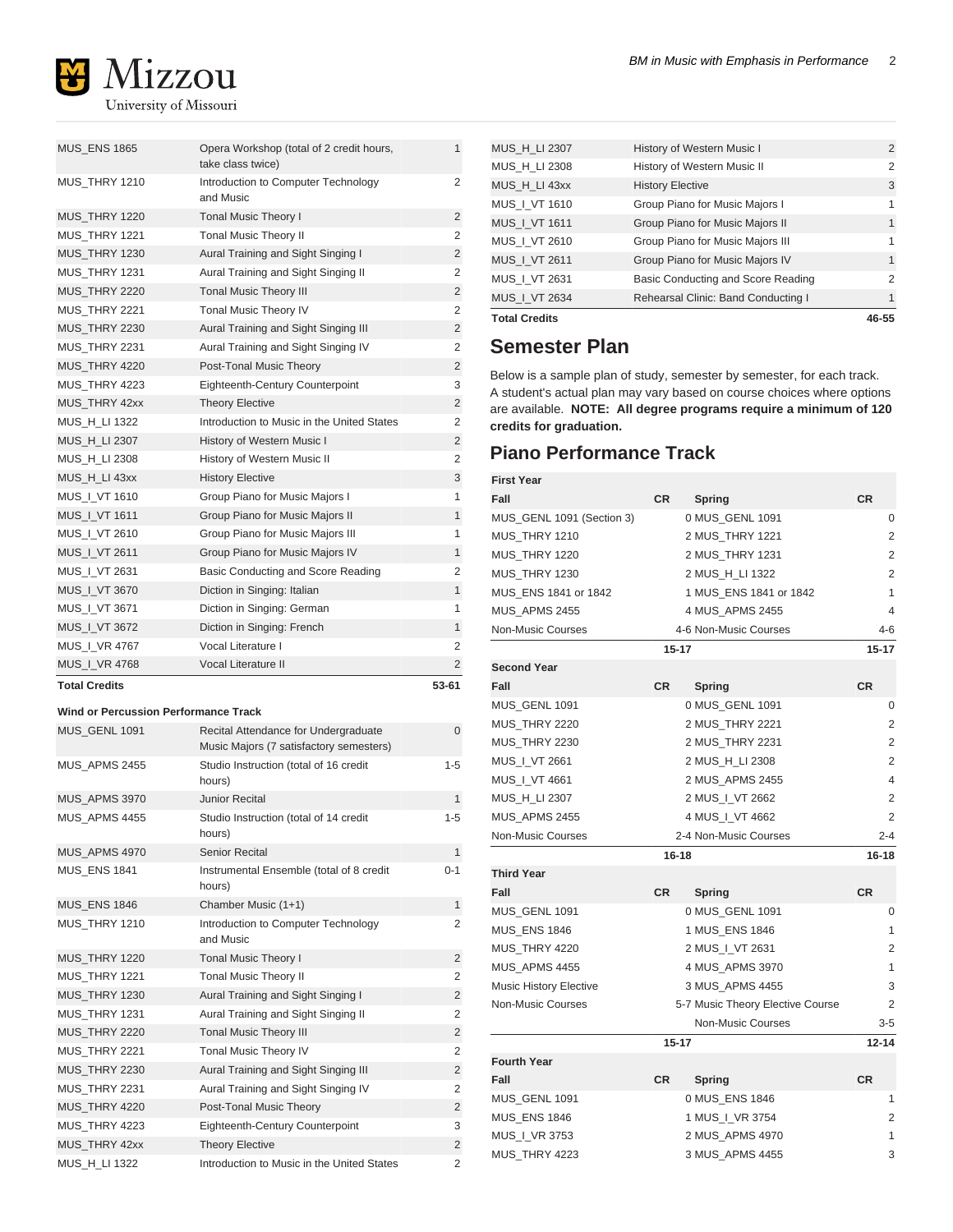

| 15-17               | $13 - 15$ |
|---------------------|-----------|
| $5 - 7$             |           |
| 4 Non-Music Courses | $6 - 8$   |
|                     |           |

**Total Credits: 117-133**

## **String Instrument Performance Track**

| <b>First Year</b>             |           |                           |                |
|-------------------------------|-----------|---------------------------|----------------|
| Fall                          | <b>CR</b> | <b>Spring</b>             | <b>CR</b>      |
| MUS_GENL 1091 (Section 3)     |           | 0 MUS_GENL 1091           | 0              |
| MUS_THRY 1210                 |           | 2 MUS_THRY 1221           | $\overline{2}$ |
| MUS THRY 1220                 |           | 2 MUS THRY 1231           | 2              |
| <b>MUS THRY 1230</b>          |           | 2 MUS_H_LI 1322           | 2              |
| MUS   VT 1610                 |           | 1 MUS   VT 1611           | 1              |
| <b>MUS_ENS 1841</b>           |           | 1 MUS_ENS 1841            | 1              |
| <b>MUS_APMS 2455</b>          |           | 4 MUS_APMS 2455           | 4              |
| undefined                     |           | 3-6 Non-Music Courses     | $3-6$          |
|                               | $15 - 18$ |                           | $15 - 18$      |
| <b>Second Year</b>            |           |                           |                |
| Fall                          | <b>CR</b> | Spring                    | <b>CR</b>      |
| MUS_GENL 1091                 |           | 0 MUS_GENL 1091           | 0              |
| <b>MUS ENS 1841</b>           |           | 1 MUS ENS 1841            | 1              |
| <b>MUS THRY 2220</b>          |           | 2 MUS_THRY 2221           | $\overline{2}$ |
| <b>MUS_THRY 2230</b>          |           | 2 MUS_THRY 2231           | 2              |
| MUS_H_LI 2307                 |           | 2 MUS_H_LI 2308           | 2              |
| <b>MUS_APMS 2455</b>          |           | 4 MUS_APMS 2455           | 4              |
| MUS_I_VT 2610                 |           | 1 MUS   VT 2611           | 1              |
| <b>Non-Music Courses</b>      |           | 3-6 Non-Music Courses     | $3-6$          |
|                               | $15 - 18$ |                           | $15 - 18$      |
| <b>Third Year</b>             |           |                           |                |
| Fall                          | <b>CR</b> | Spring                    | <b>CR</b>      |
| MUS GENL 1091                 |           | 0 MUS GENL 1091           | 0              |
| <b>MUS ENS 1841</b>           |           | 1 MUS_ENS 1841            | 1              |
| MUS_THRY 4220                 |           | 2 MUS_I_VT 2631           | 2              |
| MUS APMS 4455                 |           | 4 MUS_APMS 3970           | 1              |
| <b>Music History Elective</b> |           | 3 MUS_APMS 4455           | 3              |
| <b>Non-Music Courses</b>      |           | 5-8 Music Theory Elective | $\overline{2}$ |
|                               |           | <b>Non-Music Courses</b>  | $3 - 5$        |
|                               | $15 - 18$ |                           | $12 - 14$      |
| <b>Fourth Year</b>            |           |                           |                |
| Fall                          | CR        | Spring                    | CR             |
| MUS_GENL 1091                 |           | 0 MUS_ENS 1841            | 1              |
| <b>MUS_ENS 1841</b>           |           | 1 MUS_APMS 4455           | 3              |
| MUS_APMS 4455                 |           | 4 MUS_ENS 1846            | 1              |
| MUS_THRY 4223                 |           | 3 MUS APMS 4970           | 1              |
| <b>MUS ENS 1846</b>           |           | 1 Non-Music Courses       | $8 - 10$       |
| <b>Non-Music Courses</b>      |           | $7-9$                     |                |
|                               | $16 - 18$ |                           | $14 - 16$      |

**Total Credits: 117-138**

# **Vocal Performance Track**

| <b>First Year</b> |           |                 |           |
|-------------------|-----------|-----------------|-----------|
| Fall              | <b>CR</b> | <b>Spring</b>   | <b>CR</b> |
| MUS GENL 1091     |           | 0 MUS GENL 1091 | 0         |
| MUS THRY 1210     |           | 2 MUS THRY 1221 | 2         |
| MUS THRY 1220     |           | 2 MUS THRY 1231 | 2         |

| MUS_THRY 1230                 | 2 MUS_H_LI 1322           | 2              |
|-------------------------------|---------------------------|----------------|
| MUS_I_VT 1610                 | 1 MUS_I_VT 1611           | 1              |
| <b>MUS ENS 1842</b>           | 1 MUS ENS 1842            | 1              |
| MUS APMS 2455                 | 3 MUS APMS 2455           | 3              |
| <b>Non-Music Courses</b>      | 5-7 Non-Music Courses     | 5-7            |
|                               | $16 - 18$                 | 16-18          |
| <b>Second Year</b>            |                           |                |
| Fall                          | <b>CR</b><br>Spring       | <b>CR</b>      |
| MUS_GENL 1091                 | 0 MUS_GENL 1091           | 0              |
| <b>MUS_ENS 1842</b>           | 1 MUS_ENS 1842            | 1              |
| <b>MUS THRY 2220</b>          | 2 MUS_THRY 2221           | $\overline{2}$ |
| <b>MUS_THRY 2230</b>          | 2 MUS_THRY 2231           | 2              |
| MUS_H_LI 2307                 | 2 MUS_H_LI 2308           | 2              |
| MUS_APMS 2455                 | 3 MUS_APMS 2455           | 3              |
| MUS   VT 2610                 | 1 MUS   VT 2611           | 1              |
| MUS_I_VT 3670                 | 1 MUS_I_VT 3671           | 1              |
| MUS_I_VT 3672                 | 1 Non-Music Courses       | $5 - 7$        |
| Non-Music Courses             | $5 - 7$                   |                |
|                               | 18-20                     | $17-19$        |
| <b>Third Year</b>             |                           |                |
| Fall                          | <b>CR</b><br>Spring       | <b>CR</b>      |
| MUS_GENL 1091                 | 0 MUS_GENL 1091           | 0              |
| <b>MUS ENS 1842</b>           | 1 MUS ENS 1842            | 1              |
| MUS_I_VT 3670                 | 1 MUS_I_VT 2631           | 2              |
| <b>MUS_THRY 4220</b>          | 2 MUS_APMS 3970           | 1              |
| <b>MUS_APMS 4455</b>          | 3 MUS_APMS 4455           | 2              |
| <b>Music History Elective</b> | 3 MUS_I_VR 4767           | 2              |
| <b>Non-Music Courses</b>      | 6-8 Music Theory Elective | $\overline{2}$ |
|                               | Non-Music Courses         | $3 - 5$        |
|                               | 16-18                     | $13 - 15$      |
| <b>Fourth Year</b>            |                           |                |
| Fall                          | <b>CR</b><br>Spring       | <b>CR</b>      |
| MUS_GENL 1091                 | 0 MUS_ENS 1842            | 1              |
| <b>MUS_ENS 1842</b>           | 1 MUS_I_VR 4768           | 2              |
| MUS THRY 4223                 | 3 MUS APMS 4455           | 2              |
| MUS APMS 4455                 | 3 MUS_APMS 4970           | 1              |
| <b>MUS ENS 1865</b>           | 1 MUS ENS 1865            | 1              |
| Non-Music Courses             | 6-8 Non-Music Courses     | 7-9            |
|                               | 14-16                     | $14 - 16$      |

**Total Credits: 124-140**

# **Wind or Percussion Performance Track**

| <b>First Year</b>   |           |                       |           |
|---------------------|-----------|-----------------------|-----------|
| Fall                | <b>CR</b> | Spring                | <b>CR</b> |
| MUS GENL 1091       |           | 0 MUS GENL 1091       | $\Omega$  |
| MUS THRY 1210       |           | 2 MUS THRY 1221       | 2         |
| MUS THRY 1220       |           | 2 MUS THRY 1231       | 2         |
| MUS THRY 1230       |           | 2 MUS H LI 1322       | 2         |
| MUS   VT 1610       |           | 1 MUS   VT 1611       | 1         |
| <b>MUS ENS 1841</b> |           | 1 MUS ENS 1841        | 1         |
| MUS APMS 2455       |           | 4 MUS APMS 2455       | 4         |
| Non-Music Courses   |           | 4-6 Non-Music Courses | $4 - 6$   |
|                     | 16-18     |                       | $16 - 18$ |